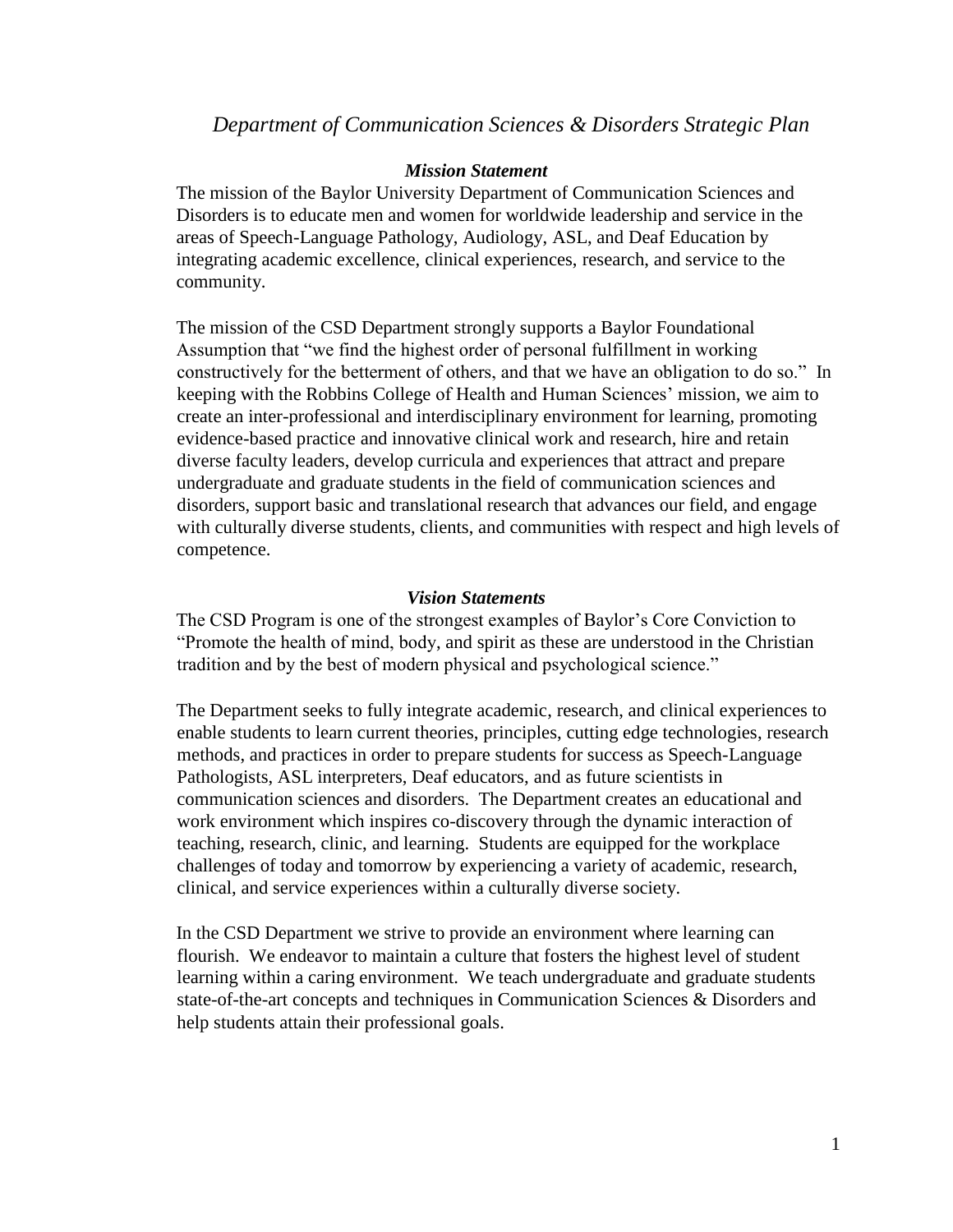# *CSD Strategic Plan Themes Theme 1. Build research capacity*

The CSD Department is committed to enhancing communication abilities and the quality of life for all. As committed Christians, we strive to understand all of God's creation and how it impacts our communication and quality of life. Further, we seek to apply our understanding to enhance human's communication skills. We engage in compelling scholarship in order to contribute to our understanding of communication sciences and to develop better means of applying our understanding of communication sciences. Toward this end, we will work consistently with the University's *Pro Futuris*  goal of Compelling Scholarship to build national and international prominence in communication sciences and disorders research and scholarship.

## *Act of Determination 1.1 - Creating and enhancing interdisciplinary research opportunities*

The CSD Department is committed to building a team science approach as a primary means to increase research capacity. We define "team science" as a collaborative effort that leverages the strengths and expertise of professionals trained within our field, as well as in different fields, to address a scientific challenge. Team science is an efficient means to address global themes and grand challenges, direct efforts towards multidimensional research questions, pursue competitive external funding and to utilize current research infrastructure for such efforts.

*Action Step 1.1.1*– Establish more formalized research collaborations with Departments and Programs within Robbins College and across academic units at Baylor University (e.g., biology, neuroscience, education, special education, linguistics, voice and theatre)

*Action Step 1.1.2* – Establish formalized research collaborations with the Veteran's Administration Hospital, Baylor Scott and White, Baylor College of Medicine and other health care entities.

*Action Step 1.1.3* – Establish formalized research collaborations with the education entities, including Early Start and Head Start Programs, School Districts, Christian Academy for the Deaf, and other educational entities.

*Action Step 1.1.4* – Establish research collaborations with researchers in other Communication Sciences and Disorders Programs at the state, national and international levels.

*Action Step 1.1.5 -* Encourage and support scholarship in the clinic with carefully planned translational collaborations that lead to new paths of discovery.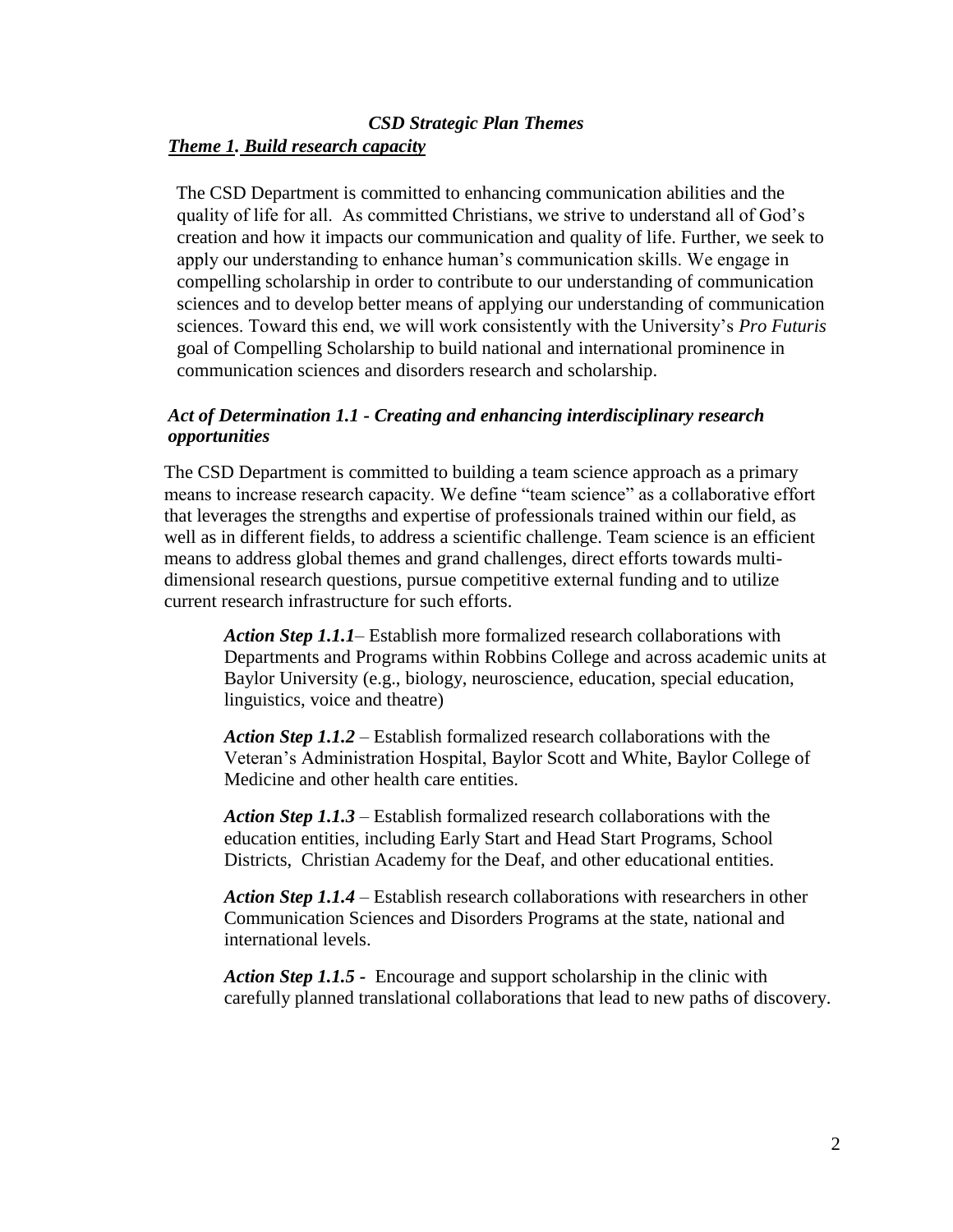# *Act of Determination 1.2* - *Recruiting and retaining faculty with high research productivity*

The CSD Department is committed to recruiting faculty with a commitment to high research productivity. New tenure-track faculty candidates should demonstrate evidence of a research record, exhibit and articulate a strong commitment to high research productivity, as well as demonstrate evidence of collaborative scholarly efforts.

*Action Step* **1.2.1**–Proposals for new tenure-track faculty or to replace existing faculty lines should include rationale for how the new hire will address the RCHHS and CSD strategic plan to improve research capacity.

*Action Step* **1.2.2**– Departmental search committee review of new tenure-track faculty applicants should include evaluation of the candidate's existing and/or potential for high research productivity and evidence of and commitment to collaborative efforts.

*Action Step* **1.2.3**–Adjust teaching loads to allow faculty to build greater research capacity (e.g., establish team taught courses, develop interdisciplinary and/or cross-departmental courses).

*Action Step* **1.2.4** - Develop top-tier tenure and promotion guidelines to assure that tenure-track faculty are achieving research and scholarly activity.

*Action Step 1.2.5*- Continue to support faculty and expand faculty travel for continuing education as well as research presentations.

#### *Act of Determination 1.3 - Creating new doctoral program*

The CSD Department is committed to developing a premier doctoral program in communications sciences and disorders to train the next generation of scientists with a strong skill-set in research, teaching, and administration anchored in mentoring from high-quality Christian faculty.

*Action Step* **1.3.1** – Create a committee to assist with development of a Ph.D. program proposal by developing discussion points and researching relevant data to share with faculty.

*Action Step* **1.3.2** – Develop a shared vision of the Ph.D. program with all faculty input via discussion at monthly faculty meetings, as well as with the Ph.D. committee, and through individual faculty meetings.

*Action Step* **1.3.3** – Investigate, study, and share information regarding existing Ph.D. programs in Baylor, across Texas, and nationwide to assist in the development of a Ph.D. proposal.

*Action Step* **1.3.4** – Write a Ph.D. program proposal to submit to the Graduate School for approval. This proposal will include Ph.D. admission standards.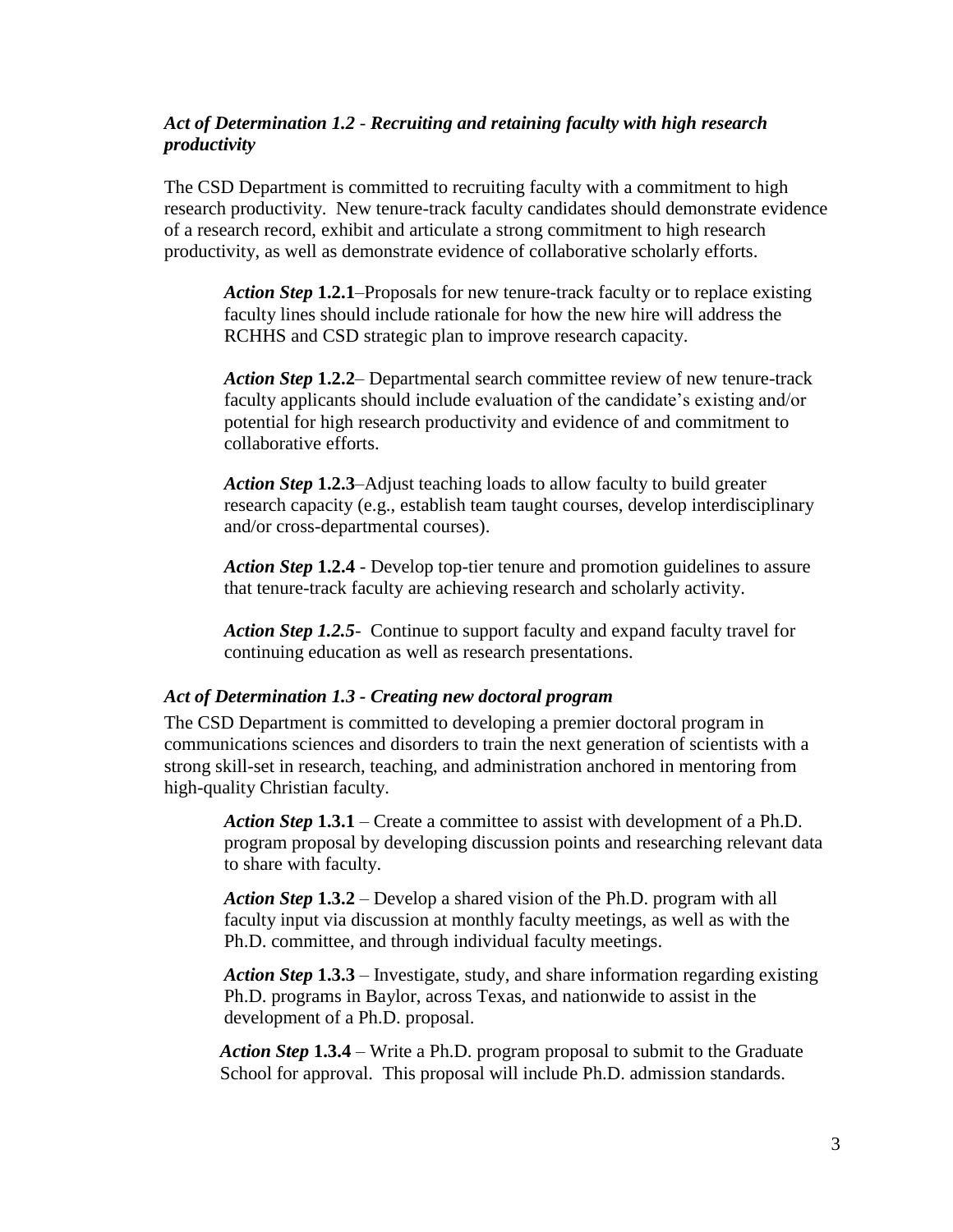*Action Step* **1.3.5** – Hire new tenure-track faculty (minimum of 5) to assist with the research, teaching, and administrative needs of the new doctoral program.

*Action Step* **1.3.6** – Plan for laboratory space and equipment needs for new tenure-track faculty annually.

*Action Step* **1.3.7** – Determine number and amount of Ph.D. stipends that can be supported within CSD.

*Action Step* **1.3.8**- Continue to develop and maintain laboratory facilities.

## *Act of Determination 1.4 - Increasing staff support for research efforts*

The CSD Department is committed to advocating and providing feedback and assistance for the development of a comprehensive pre- and post-award support office in RCHSS that would assist researchers with statistical support, grant searches, and grant writing, as well as the development of a website to link potential willing and eligible participants to ongoing research projects is paramount.

*Action Step* **1.4.1** – Provide feedback and assistance to the Dean and administrators working to build RCHSS grant support staff.

*Action Step* **1.4.2** – Provide feedback and assistance to the Dean and administrators to develop a cost-effective and institutionally-appropriate webbased software for human subject recruitment.

#### *Theme 2. Increase quality and enrollment in existing MS graduate program*

The CSD Department is committed to continually increasing its quality of instruction of knowledge and skills in speech-language pathology for our MS graduate students. We are committed to continuing to recruit high-quality graduate students and providing an outstanding graduate student experience. We will strive to recruit and retain a student body of high academic merit with a commitment to service, research, evidence-based practice, and leadership.

#### **Key Metrics:**

- 1. Achievement of entering students
- 2. Demographic representativeness of students
- 3. Students' achievement of learning outcomes based upon comprehensive exam and national exam
- 4. Student satisfaction
- 5. Student retention and graduation rates (i.e., number of students and number of graduates)
- 6. Degrees conferred per year
- 7. Students' success in further education and careers (Ph.D. pursuit and employment rate)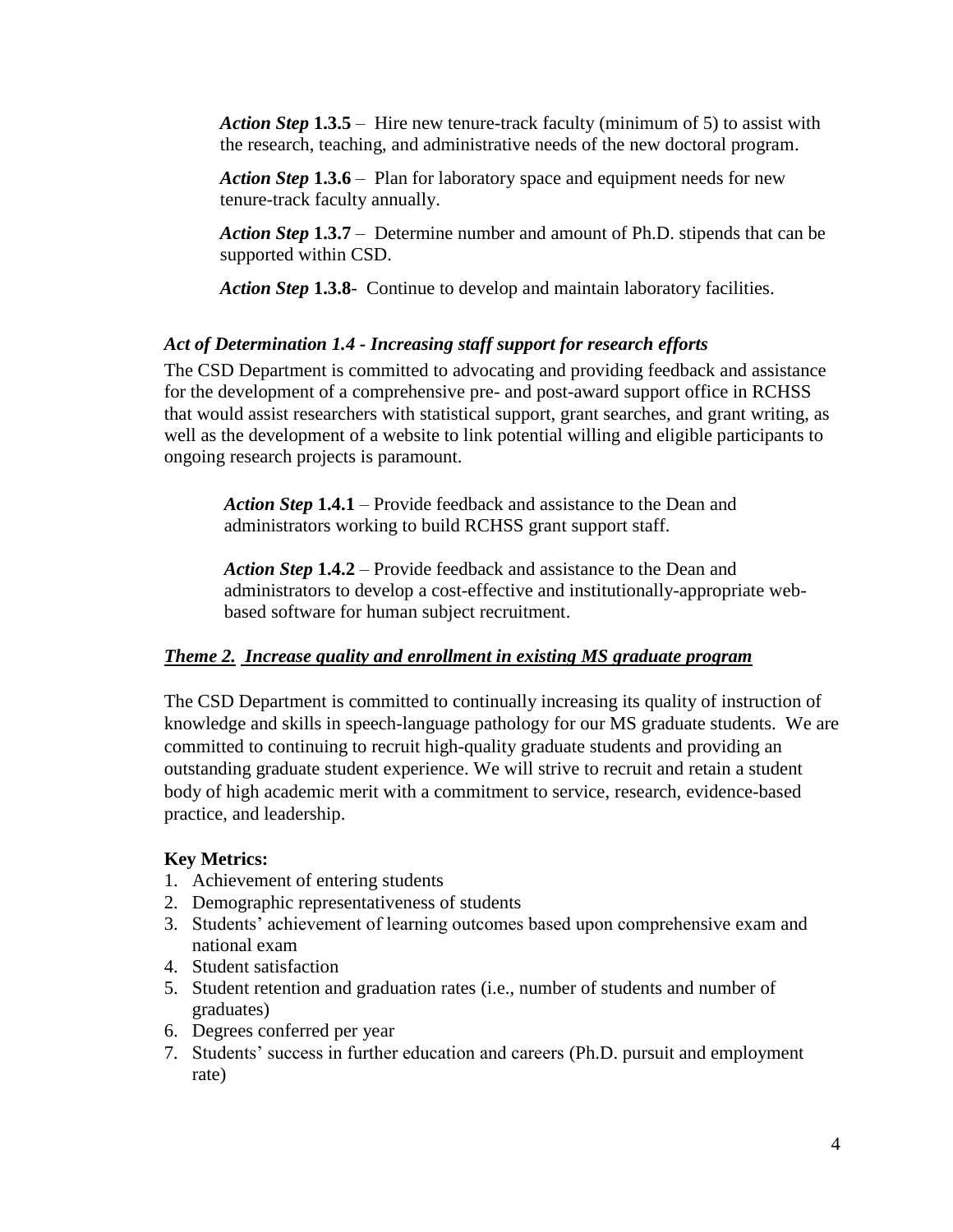- 8. Students' peer-reviewed publications and presentations of research at professional meetings.
- 9. Employer satisfaction survey.

# *Act of Determination 2.1 – Maintain a high-quality, accelerated, graduate professional training program designed to develop students' clinical, academic, and research skills within a compassionate, Christian-centered, learning environment*

*Action Step 2.1.1***–** Continue to monitor student achievement of knowledge and skills (KASA) outcomes each semester using metrics such as academic and clinical outcomes in course work, comprehensive examination pass rate, and praxis pass rate.

*Action Step 2.1.2*- Continue to monitor student performance and well-being at individual student meetings, faculty meetings, and executive committee meetings.

*Action Step 2.1.3* **–** Continue to evaluate graduate outcomes through metrics such as exit survey, alumni survey, and employer survey. Utilize feedback from these metrics to improve program quality.

*Action Step 2.1.4* **–** Continue to follow national and international advances in the field, which lead to new curricular changes.

*Action Step 2.1.5* **–** Continue to explore and encourage the development of continued growth in cultural competence opportunities for faculty, staff, and students.

*Action Step 2.1.6* **–** Continue to increase the inter-professional experiences available to our students on- and offsite.

# *Act of Determination 2.2 – Expand research participation in master's program*

Action *Step* 2.2.1– Develop feasible research opportunities for graduate students to complete in an accelerated time period. These may include evidence-based practice projects embedded into course curriculum or a new translational research-oriented graduate elective offering.

*Action Step 2.2.2* **–** Explore and encourage the participation of enrollment in the thesis requirement in an extended MS program track (i.e., 5 or 6 vs 4 semesters).

# *Act of Determination 2.3 - Increase enrollment of high quality students in the SLP master's graduate program*

The CSD Department is committed to increasing the number of high quality students accepted to and graduating from the SLP master's program. Enrollment will be targeted to increase by approximately 15 students per year until there are 75 onsite students and 25 externship students per year. Key metrics that will be used to facilitate the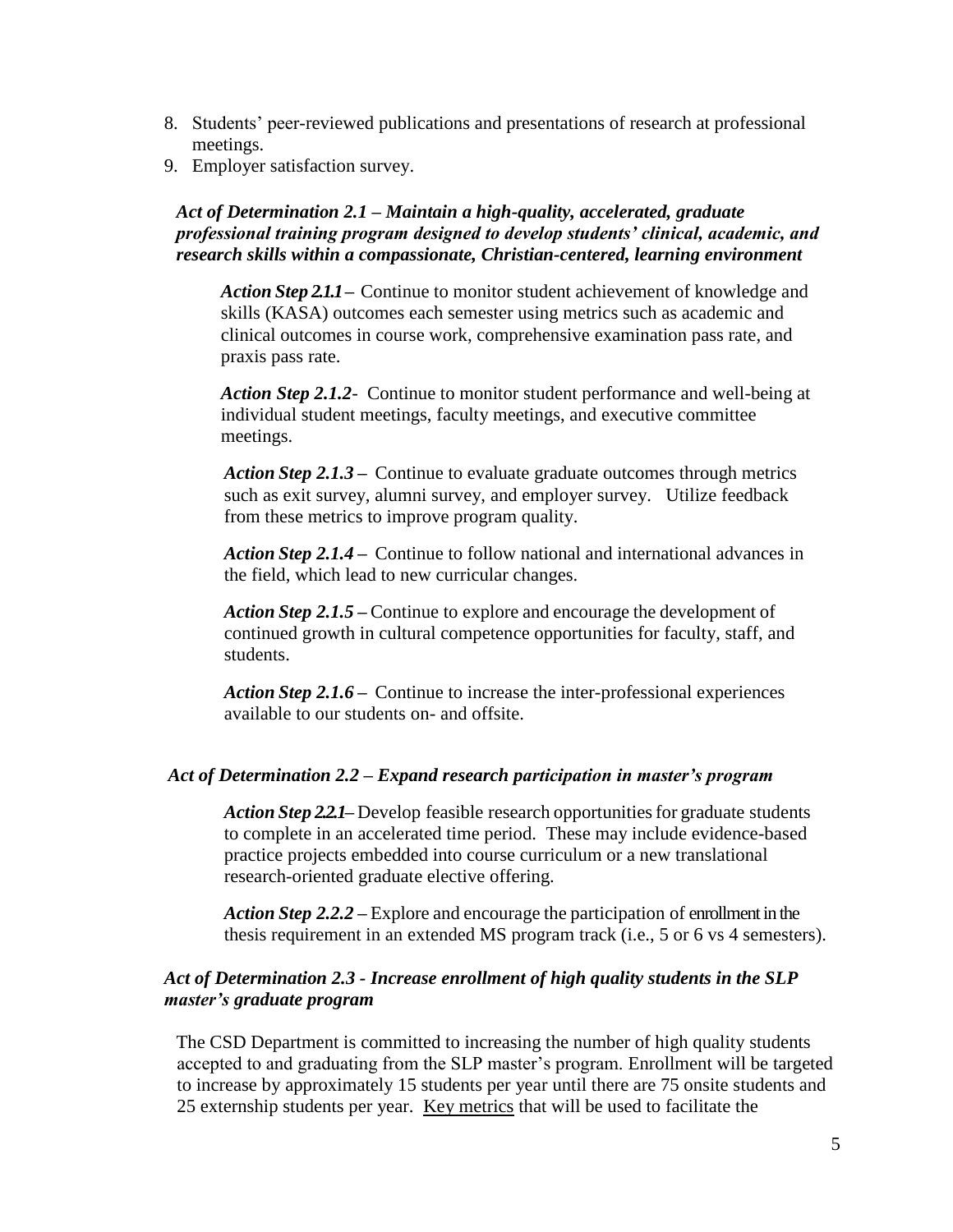completion of this act are admission data such as achievement scores of entering students (Overall GPA, Major GPA, and GRE scores) and number of admissions; cumulative number of graduates.

*Action Step* **2.3.1** – The Undergraduate Program Director will work with the Chair and the Executive Committee to develop strategies to enhance and increase recruitment of Baylor undergraduate CSD students to continue in the CSD graduate program. These include social events that encourage undergraduate and graduate interactions, curricular changes to encourage December graduation and subsequent spring admission, increased research involvement at the undergraduate level, and planning for a Baylor-to-Baylor BS-MS acceptance program, which would accept students as undergraduates into the graduate program (with specific criteria of admission). Improvement will be measured by increased number of BU undergraduate applications to the graduate program. A 5% increase averaged over Fall, Summer, and Spring semester applications is a tentative initial benchmark.

*Action Step* **2.3.2** – The Graduate Program Director and Graduate Coordinator will work with the Chair and the Executive Committee to develop strategies to enhance and increase recruitment of potential CSD Master students. These include targeting state and national undergraduate programs with social events, social media, and advertising. Improvement will be measured by increased number of applications to the graduate program. A 5% increase averaged over the Fall, Summer, and Spring semester applications is a tentative initial benchmark.

*Action Step* **2.3.3** – The Graduate Program Director (GPD) and Graduate Coordinator will analyze applicant, admission, and acceptance data from each semester to determine changes in graduate student quality metrics over time. Stable quality from baseline as well as increases are acceptable outcomes. These data will be shared with the Chair and the Executive Committee a month following completion of acceptance deadlines. The GPD will then share these data with the faculty at a faculty meeting.

# *Act of Determination 2.4 - Work with the College, Graduate School, and the Office of the Vice Provost for Research to increase funded assistantships and funds for recruitment*

*Action Step 2.4.1* **–** Develop resources to provide scholarships. Work with Development Officer to build scholarship funds.

*Action Step 2.4.2* **–** Continue to work with the Graduate School, Dean, and the Office of the Vice Provost for Research to increase assistantships to be commensurate with program growth.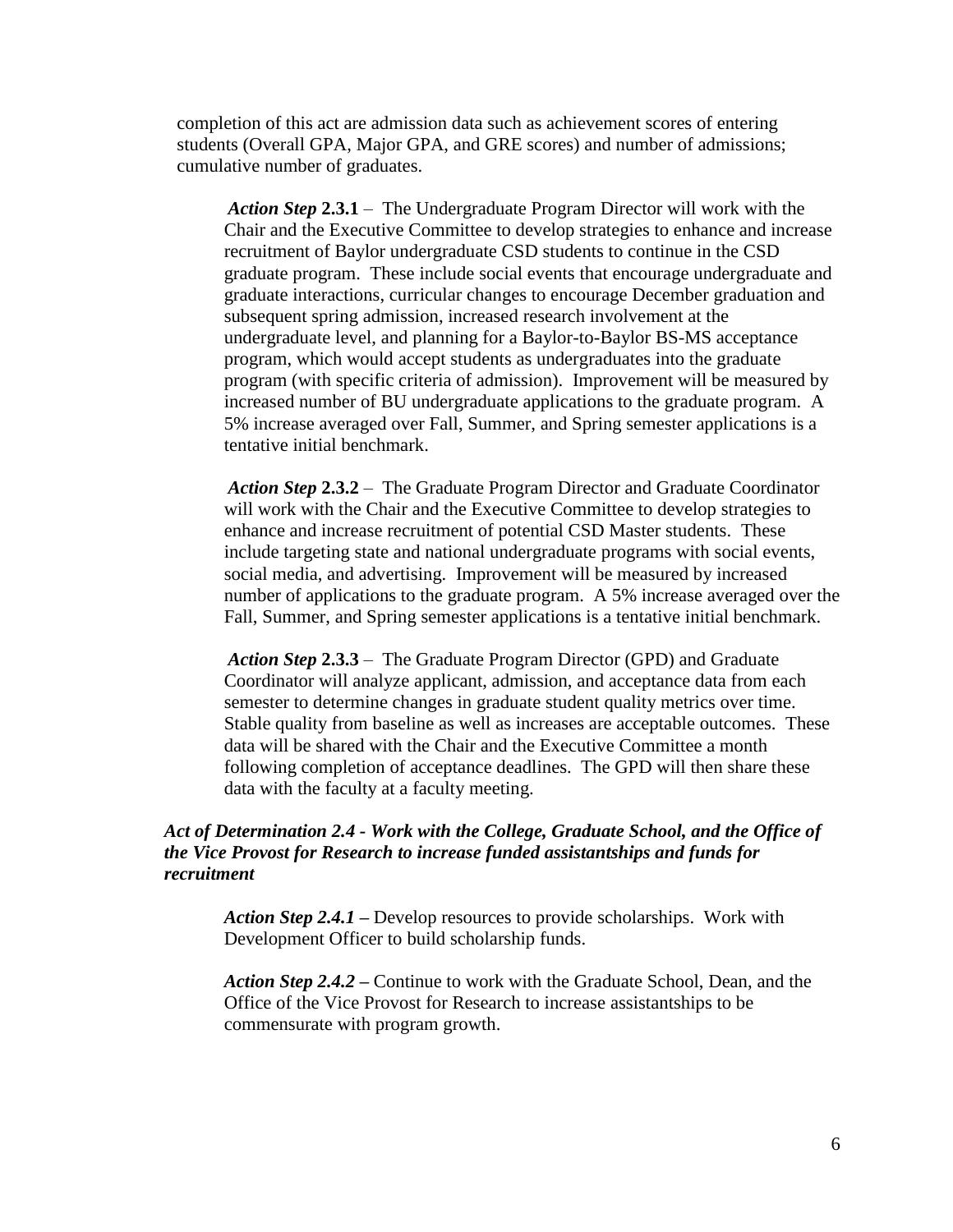*Action Step 2.4.3* **-** Work with the Graduate School, Dean, and the Office of the Vice Provost for Research to increase financial support from CSD program growth tuition returns.

*Action Step 2.4.4* **-** Work with the Graduate School, Dean, and the Office of the Vice Provost for Research to determine potential tuition reduction through market analysis and national R1 program cost comparisons.

*Action Step 2.4.5***-** Provide a recruitment funding of on-campus visits for top applicants of \$400 per student to cover travel, room, and food costs.

#### *Act of Determination 2.5 - Enhance efficiency of the graduate admissions process*

*Action Step 2.5.1***-** Acceptance to the program and Financial aid award notices sent early.

*Action Step 2.5.2-* Admit top graduate students to the graduate program immediately.

*Action Step 2.5.3-* Assign a sub-committee to assess the feasibility and benefit of using the CSDCAS system for graduate applications by fall 2019.

*Action Step 2.5.4-* Assess the feasibility and benefit of using a video interview system for graduate admissions by spring 2019.

## *Act of Determination 2.6 – Continue to increase public visibility of Master's graduate program to increase quality and number of admissions*

*Action Step 2.6.1* **-** Update websites with: success stories of graduates; graduates involved in hands on research and teaching activities; success stories from clients of graduate students, new research laboratory sites/information/stories.

### *Act of Determination 2.7 – Continue to obtain data of graduates for graduate brochures and websites to generate enrollment and funding by demonstrating the effectiveness of the program via exit survey, social media or alumni survey via email*

*Action Step 2.7.1* **–** Continue to determine students' job employment following graduation; students' success in further education and careers; students' peerreviewed publications and presentations of research at professional meetings and share these data on publications.

#### *Act of Determination 2.8 - Engage faculty in recruiting efforts*

*Action Step 2.8.1* – CSD Faculty and staff will continue to host Homecoming Events for undergraduates, graduates,and alumni.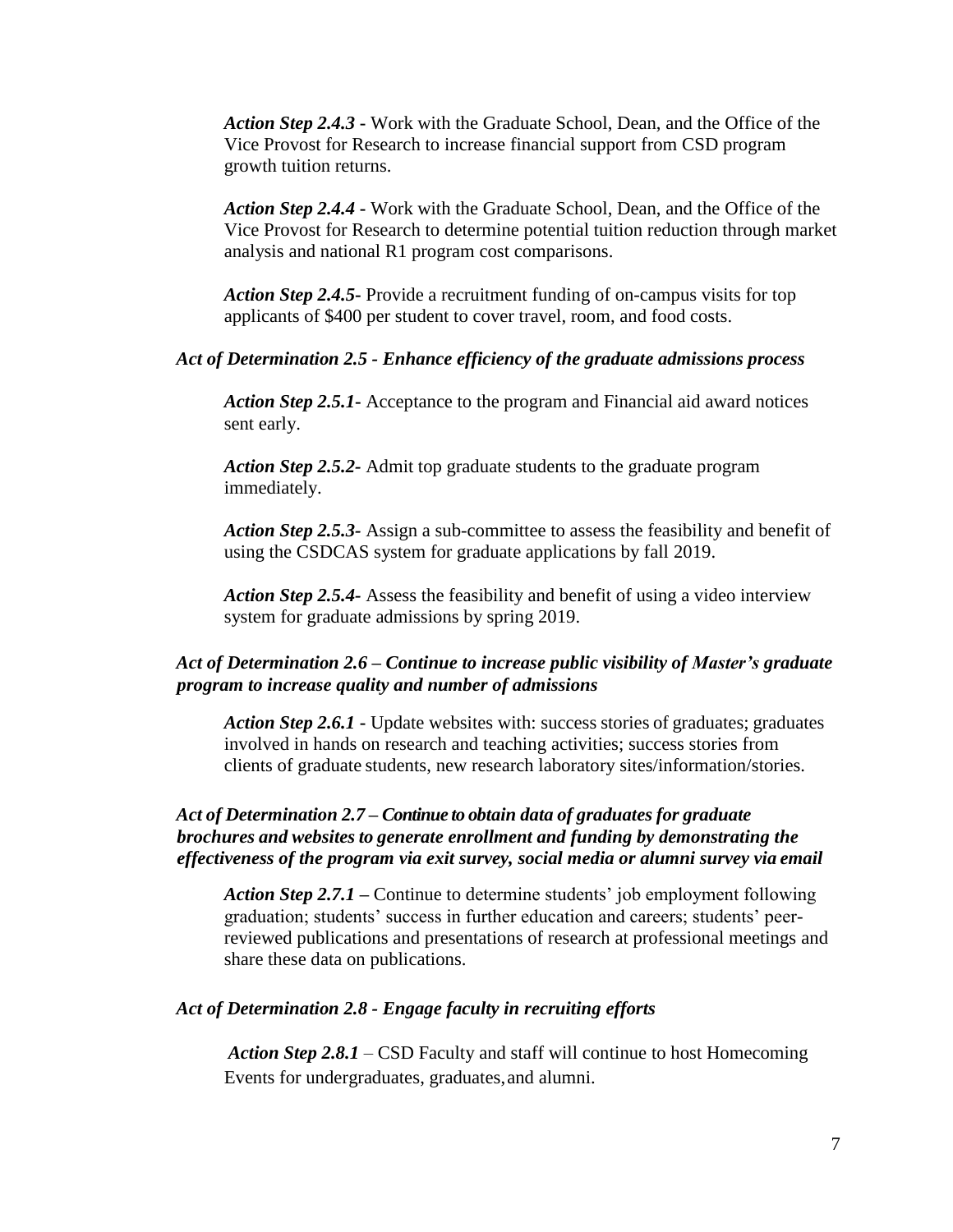*Action Step 2.8.2* **–** CSD Faculty and staff will continue to host semester events in the department with active faculty participation to inform undergraduates of the programs available for graduate degrees (i.e., Student mixers, Dr. Pepper Hour, Final study snack, etc.).

*Action Step 2.8.3* **–** CSD Faculty and staff will continue to host Undergraduate and Graduate Events in homes of faculty

*Action Step 2.8.4* **–** Graduate Coordinator, Clinical Coordinator, Graduate Director, and Chair will continue to be available for information days, campus visits, and tours for potential students into the graduate program.

*Action Step 2.8.5*- Graduate Coordinator, Clinical Coordinator, Graduate Director, and Chair will develop, plan, and implement webinars for question  $\&$ answers, as well as presentation to reach and recruit potential students outside of the region.

#### *Act of Determination 2.9 - Enhance web page layout of the CSD department*

**Action Step 2.9.1–** Update photos of graduate students in experiential learning opportunities and develop faculty laboratory sites.

#### *Theme 3. Create new graduate programs*

The CSD Department is committed to developing new graduate programs that will benefit the state and the nation in the fields of speech-language pathology, audiology, ASL and Deaf Education.

### *Act of Determination 3.1- The CSD Department will explore the need and potential revenue generation of new graduate programs such as an AuD program (doctoral program) and an ASL/Deaf Ed program (master's program)*

*Action Step 3.1.1***–** Assign a working subgroup to discuss and develop feasibilty plans for potential new graduate programs through initial committee study.

#### *Theme 4. Increase revenue with existing graduate programs*

## *Act of Determination 4.1- The CSD Department will continue to generate revenue through its existing master's graduate program*

*Action Step 4.1.1***–** The CSD Department will increase enrollment following our five year *pro forma* plan. This funding will provide stipend support for doctoral students in the newly developed doctoral program and support funding for an increased number of master's level students.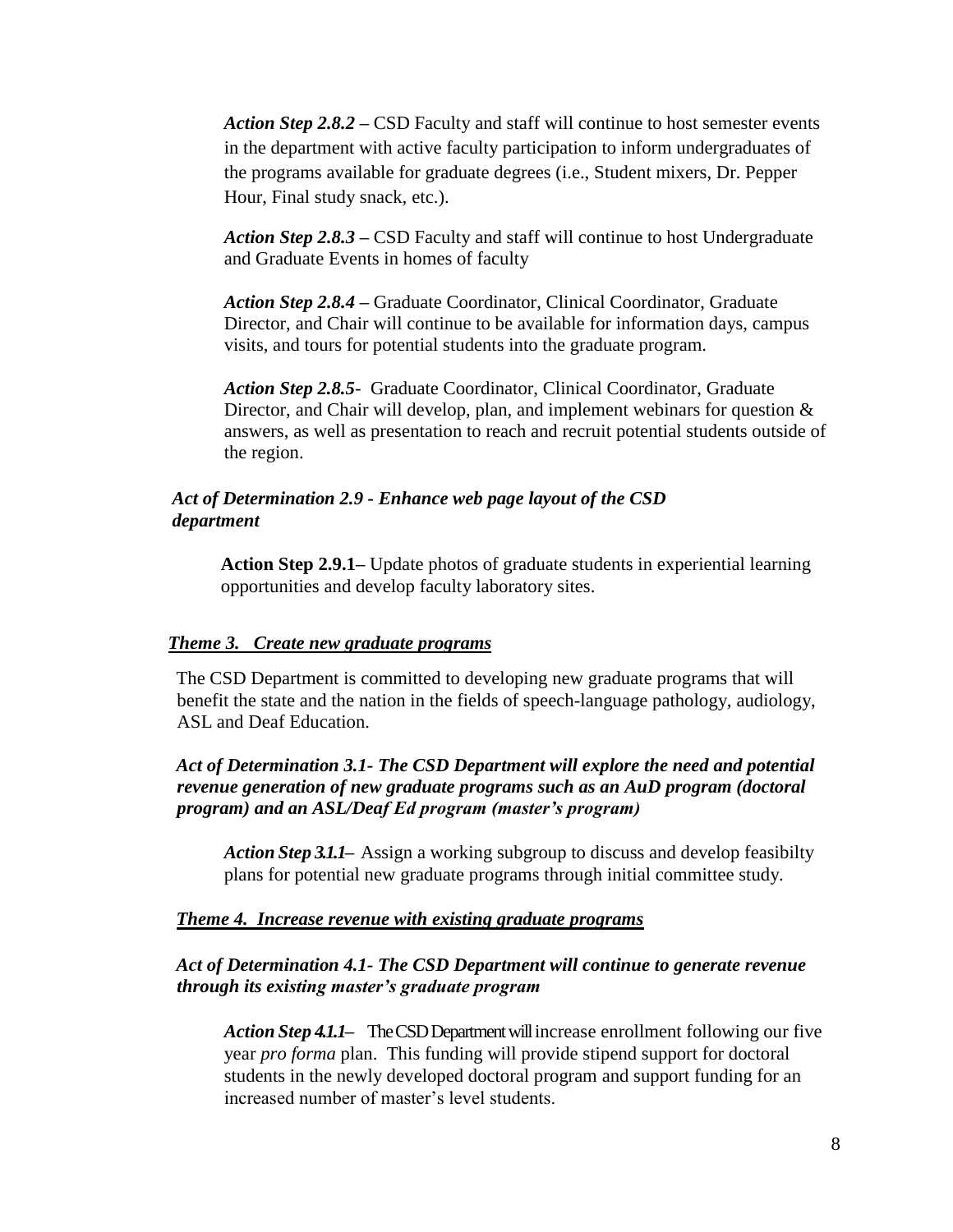# *Act of Determination 4.2- Additional opportunities within CSD and through collaborative efforts within Robbins College and across Baylor University and the Waco community will be developed to increase revenue*

*Action Step 4.2.1* **–** Create a Healthy Start initiative over the next five years that include, early childhood language, literacy, and social/emotional health focus as well as parent-supported education opportunities.

*Action Step 4.2.2* – Participate in Healthy Aging initiatives that allow CSD contributions in the areas of cognition, language, memory, communication, and quality of life.

*Action Step 4.2.3* **–** Participate in Army/Baylor collaborations to develop a translational center for the study and intervention of traumatic brain injury.

*Action Step 4.2.4* **–** Participate in the Baylor Healthy Living Initiative to better understand the effect of nutrition and sleep and its relation to communication disorders/delays.

*Action Step 4.2.5***–** Participate in the Baylor Institute for Human Flourishing (nutrition, interior design, audiology, sport foundations, CFS, CSD, lifetime fitness, etc.) to increase inter-professional education and collaborative research opportunities.

*Action Step 4.2.6* **–** Develop partnerships with OT and PT programs toward establishing inter-professional courses and experiences. Potentially develop inter-professional simulation laboratories for students to study and learn together.

*Action Step 4.2.7* **–** Develop partnerships with Baylor, Scott, and White toward establishing inter-professional research and clinical experiences associated with preterm birth and audiology.

*Action Step 4.2.8* **–** Continue to develop partnerships with community ENTs and the BU theatre and Truett Seminary to continue to grow CSD's interdisciplinary vocology program with research and clinical applications as well as outreach to BU theatre and seminary faculty and students. Implement new involvement with the BU coaching staff.

# *Act of Determination 4.3 - Actively foster cross-disciplinary graduate program relationships with RCHHS*

*Action Step 4.3.1*- The CSD Chair should foster inter-departmental collaborations through discussions with other Chairs and CSD faculty.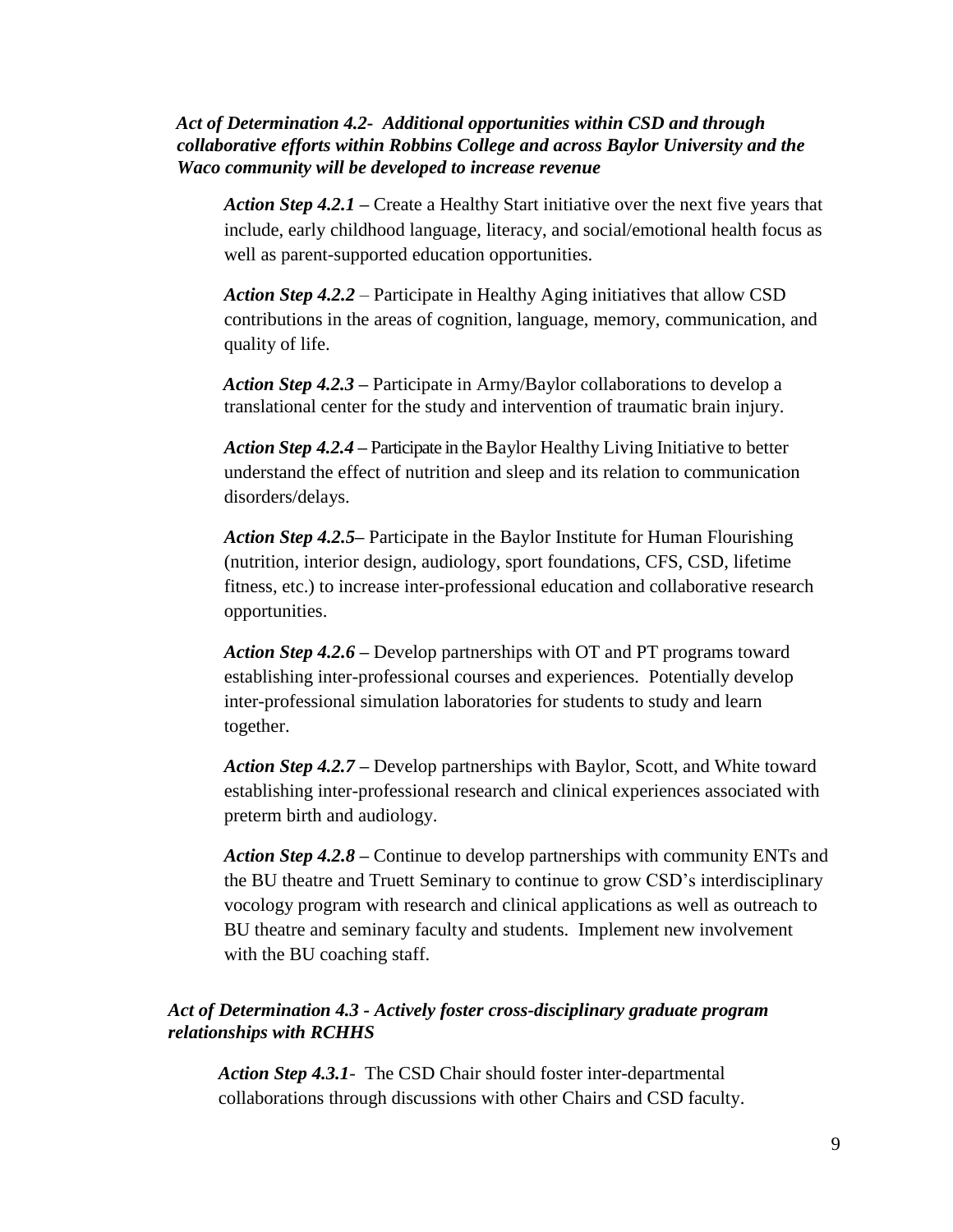*Action Step 4.3.2* **–** The Department should offer incentives should be offered for scholars who actively seek and accomplish collaborative graduate grant-seeking efforts.

*Action Step 4.3.3* **–** The Department should determine/identify/develop potential seminars or courses that would provide optimal cross-disciplinary collaboration.

# *Act of Determination 4.4 – Continue to develop clinical programs to serve Waco community*

*Action Step 4.4.1* **–** Continue to seek one new community partner each year beginning Fall 2018.

#### *Act of Determination 4.5 - Promote the college toward corporate sponsorships*

CSD will actively pursue corporate sponsorship in terms of naming rights for labs/spaces we already have existing. These could be testing labs for the companies, since the university population is an ideal sample market setting in which to develop products and provides opportunities for our students to be engaged with research.

*Action Step 4.5.1–* Request and secure College level support to help individual CSD faculty that have no experience in these efforts to develop effective strategies.

*Action Step 4.5.2* **–** Compile a list of potential corporate collaborators for our graduate programs by Fall of 2018, complementing our existing and future research interests as well as Baylor's continuing Christian mission. For example, an applied feeding laboratory could pursue corporate organizations for graduate programmatic support to fund their kitchen, naming the *"BRAND X" Feeding/Swallowing Research Kitchen.*

*Action Step 4.5.3* **–** Develop a significant (self-sustaining) revenue stream between business donors and graduate program scholarship by the Spring of 2019. (Examples: Audiology (Starkey), Neuro rehabilitation (Lumina), Voice (Pentax), Stuttering (SFA, SpeechEasy), Literacy (Lindamood, Interactive metronome), Language (Hanen), Swallowing (Dysphagia Diet), etc.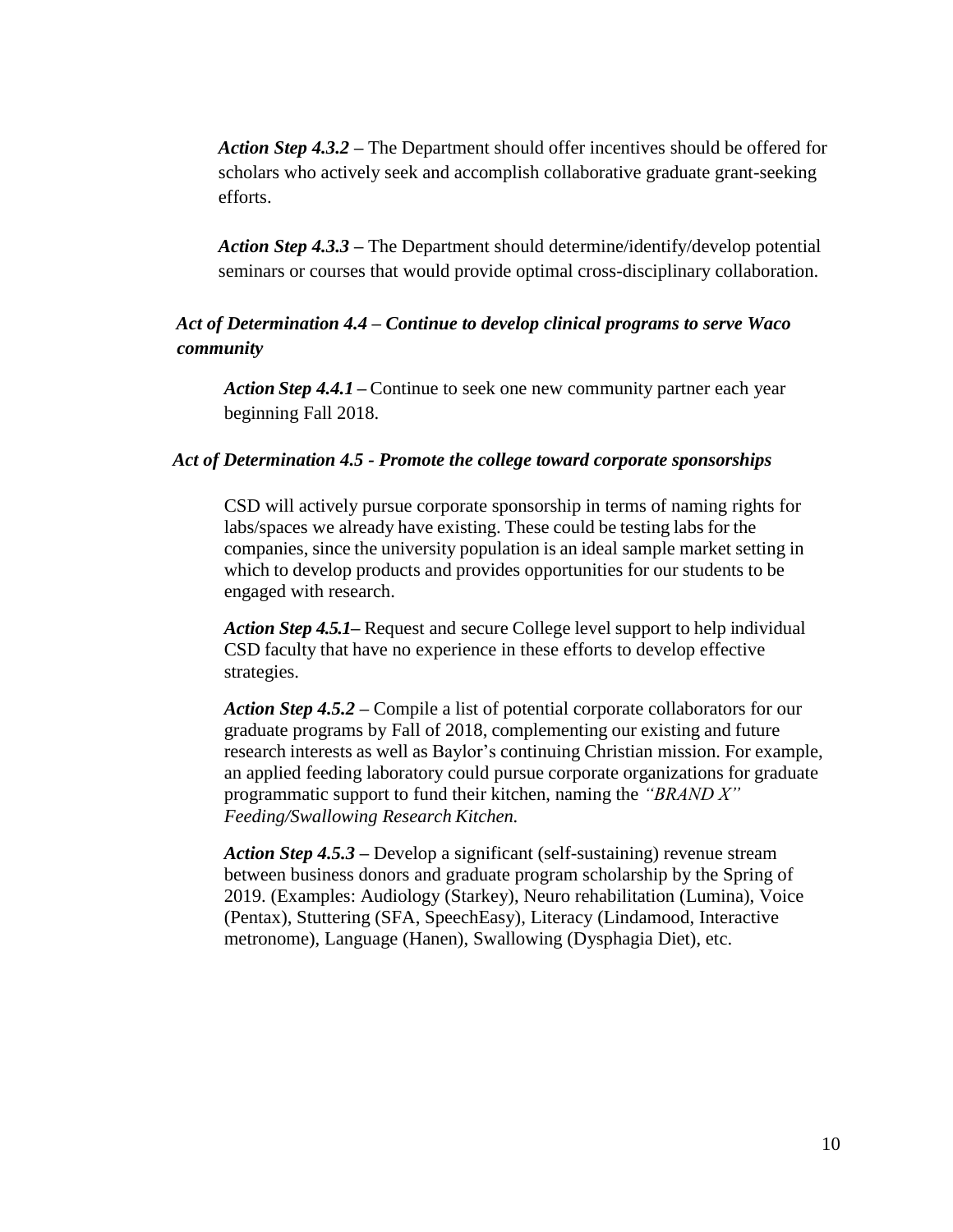# *Theme 5. Strengthen and maintain excellence of the CSD undergraduate program*

The CSD Department will continue to emphasize the central importance of diversity, vocation, research, and service in the students' lives and help them explore their value and role in society. Our academic body of knowledge is primarily focused on developing a foundational knowledge of typical development with an introduction to evidence-based assessment, treatment, and prevention of communication disorders, ASL, and Deaf education. CSD is committed to graduating exceptional students who serve others in their chosen discipline and to matriculate to graduate programs and future Ph.D. programs.

# *Act of Determination 5.1 – Maintaining an Exemplary Undergraduate Experience*

CSD is committed to maintaining our exemplary, comprehensive, undergraduate experience through retention of excellent students, high-quality instructors, cuttingedge technology and workspaces, and transformational service experiences.

*Action Step 5.1.1* **–** Develop a plan to search for and recruit students from a range of backgrounds to enrich our community.

*Action Step 5.1.2* **–** Develop a plan to continue to seek additional funding for scholarships and other forms of support for students.

*Action Step 5.1.3* **–** Provide the newest technological innovations for students.

*Action Step 5.1.4* **–** Continue to provide outstanding educational and service experiences.

# *Act of Determination 5.2 – Advancing Undergraduate Enhanced Learning and Research*

CSD is committed to strengthening our undergraduate students' research experience in an effort to enrich and deepen their learning and to develop a community of scholars interested in pursuing the doctoral degree.

*Action Step 5.2.1* **–** CSD will share their faculty research expertise via website lab profile development that includes area of interest, publications, ways that students can get involved, and contact information.

*Action Step 5.2.2–* CSD will develop a sub-committee to evaluate potential undergraduate activities to occur on a monthly or bi-semester basis to encourage student research (e.g., visit a lab day, CSD undergraduate research poster day, faculty research presentation day(s), etc.).

*Action Step 5.2.3* **–** CSD will invite doctoral students in communication sciences and disorders to facilitate discussion and research interest on topics of interest.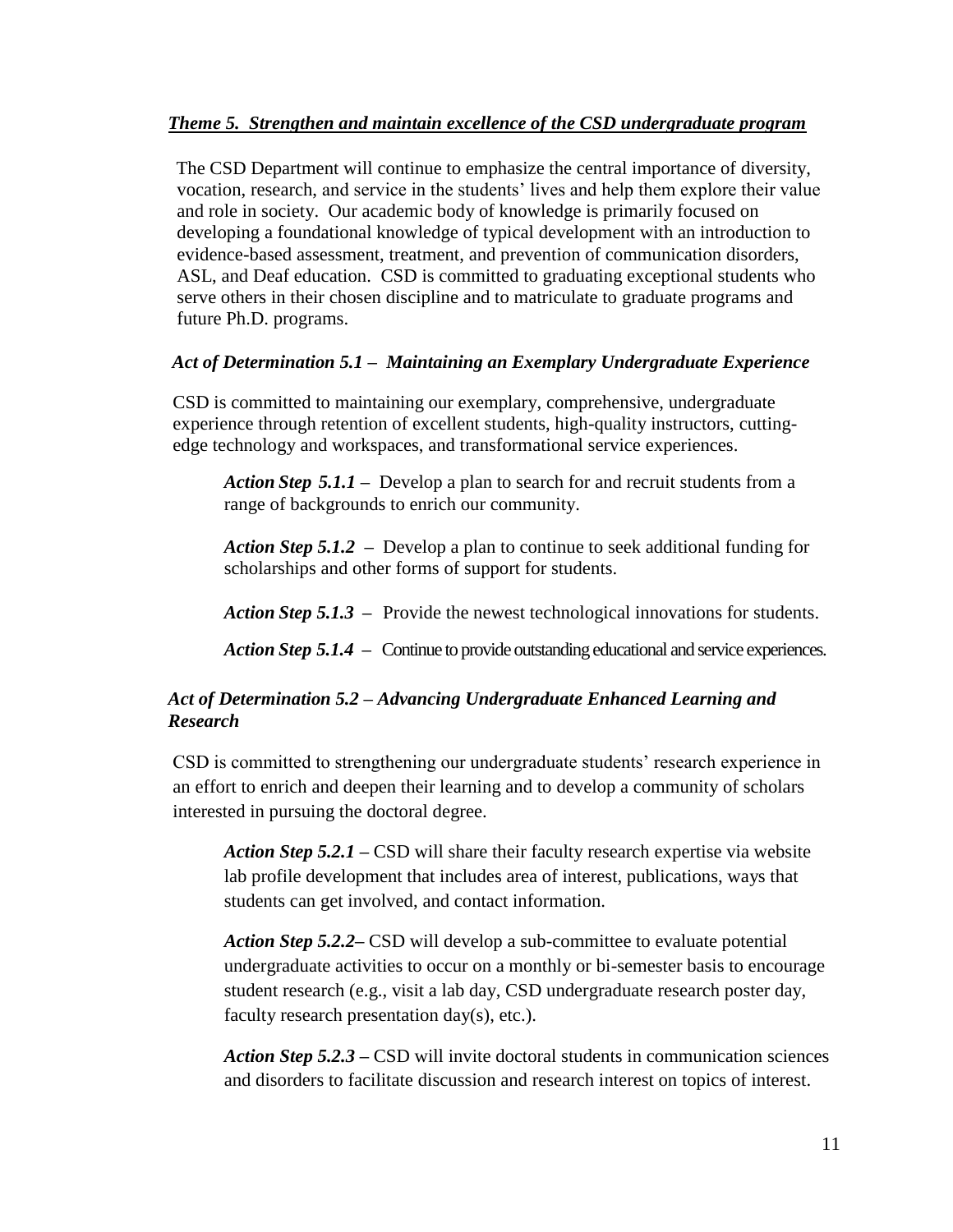This may be incorporated with our Baylor student speech-language-hearing association calender of events.

*Action Step 5.2.4***–** The CSD missions committee along with the executive committee will develop research study abroad experiences, including collaboration with Masters and Doctoral level students.

*Action Step 5.2.5***–** The CSD research committee, along with the executive committee, will discuss the feasibility of a summer CSD research program for undergraduate students.

#### *Act of Determination 5.3 - Achieving Positive Outcomes in Undergraduate Programs*

CSD is committed to the quality of its undergraduate academic experience through the refinement of its instructional quality, development of technologies and cutting-edge educational, clinical, and research spaces, and improvement of undergraduate experiences by surveying alumnus and practicing professionals.

*Action Step 5.3.1***–** CSD will participate in the College's initiative for tracking alumnus to gauge undergraduate academic experiences and post-undergraduate placements to improve and refine undergraduate program experiences.

*Action Step 5.3.2***–** CSD will continue to update its departmental website that allows for the attraction and exposure to its undergraduate programs in speechlanguage pathology, Deaf Education, minor in Interpreter Training, and other opportunities.

*Action Step 5.3.3***–** CSD will ensure that curricular and co-curricular opportunities are available to help students discern their vocation and enrich their understanding of their professional scope of practice.

*Action Step 5.3.4***–** CSD will provide students with a sufficient breadth of experiences to allow them to choose the part of the field in which they are the most comfortable and to maximize potential employment opportunities.

*Action Step 5.3.5***–** CSD will develop and incorporate service learning opportunities within courses and as extra-curricular activities to help students develop their service and leadership skills.

*Action Step 5.3.6***–** CSD will develop and implement an exit survey for students to evaluate our undergraduate experience to continue to improve all facets of the undergraduate program.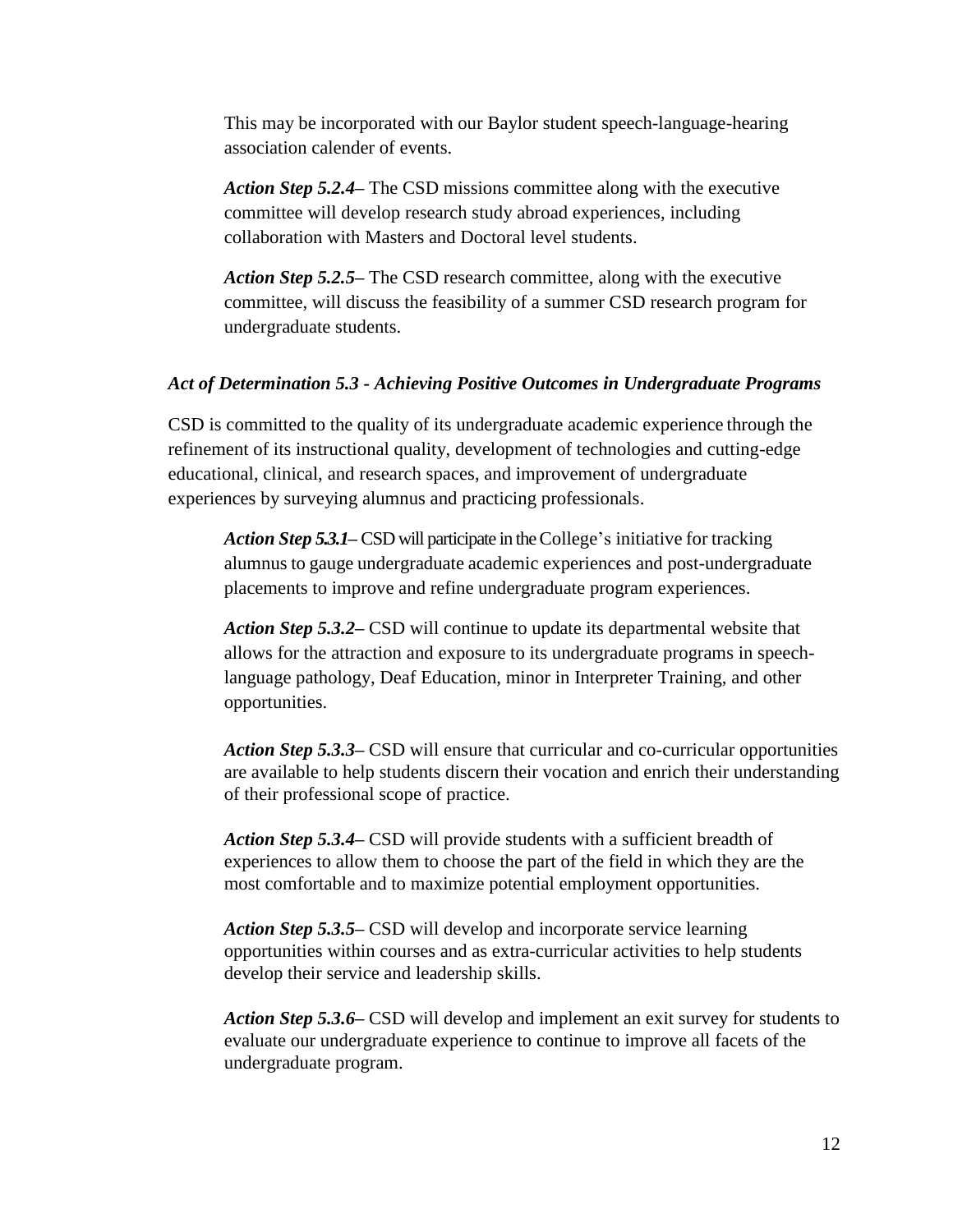# *Theme 6. Increase global engagement/experiences for faculty and students*

The CSD Department recognizes that its sphere of influence is the world itself, so Baylor must prepare its graduates and encourage its faculty to participate in and seeks solutions that embody a global society. CSD's mission is consistent with Baylor's mission aims "to educate men and women for worldwide leadership and service by integrating academic excellence and Christian commitment within a caring community." CSD will carry out its global engagement opportunities via mission experiences, study abroad opportunities, and on-campus formal and informal learning experiences that embody a global perspective.

## *Act of Determination 6.1 - Increase student global engagement opportunities*

*Action Step 6.1.1***–** Seek ways to increase funding for exploratory travel for faculty for future global engagement opportunities and sites.

*Action Step 6.1.2* **–** Increase one new global engagement opportunity per year. The CSD missions committee will work with the College's Associate Dean of global engagement and other University representatives to develop potential missions.

*Action Step 6.1.3* **–** Increase scholarships for global engagement opportunities.

*Action Step 6.1.4* **–** Increase the number of students participating in CSD global engagement opportunities.

*Action Step 6.1.5* **–** Be involved in ASHA and CAPCSD global initiatives.

*Action Step 6.1.6***-** CSD will work with study abroad to develop these opportunities.

# *Act of Determination 6.2 - Increase the amount of CSD research and clinical service occurring across the globe*

*Action Step* **6.2.1–** By 2020, 25% of CSD faculty will be involved in research and clinical service outside the United States.

# *Act of Determination 6.3 – Continue to infuse cultural diversity topics and issues across all graduate curriculum*

*Action Step* **6.3.1–** The CSD curriculum committee will assess the infusion of cultural diversity in each graduate course as well as in the clinical curriculum to assess student learning opportunities. Findings and recommendations from the assessment will be presented at faculty meetings for discussion and improvement where needed.